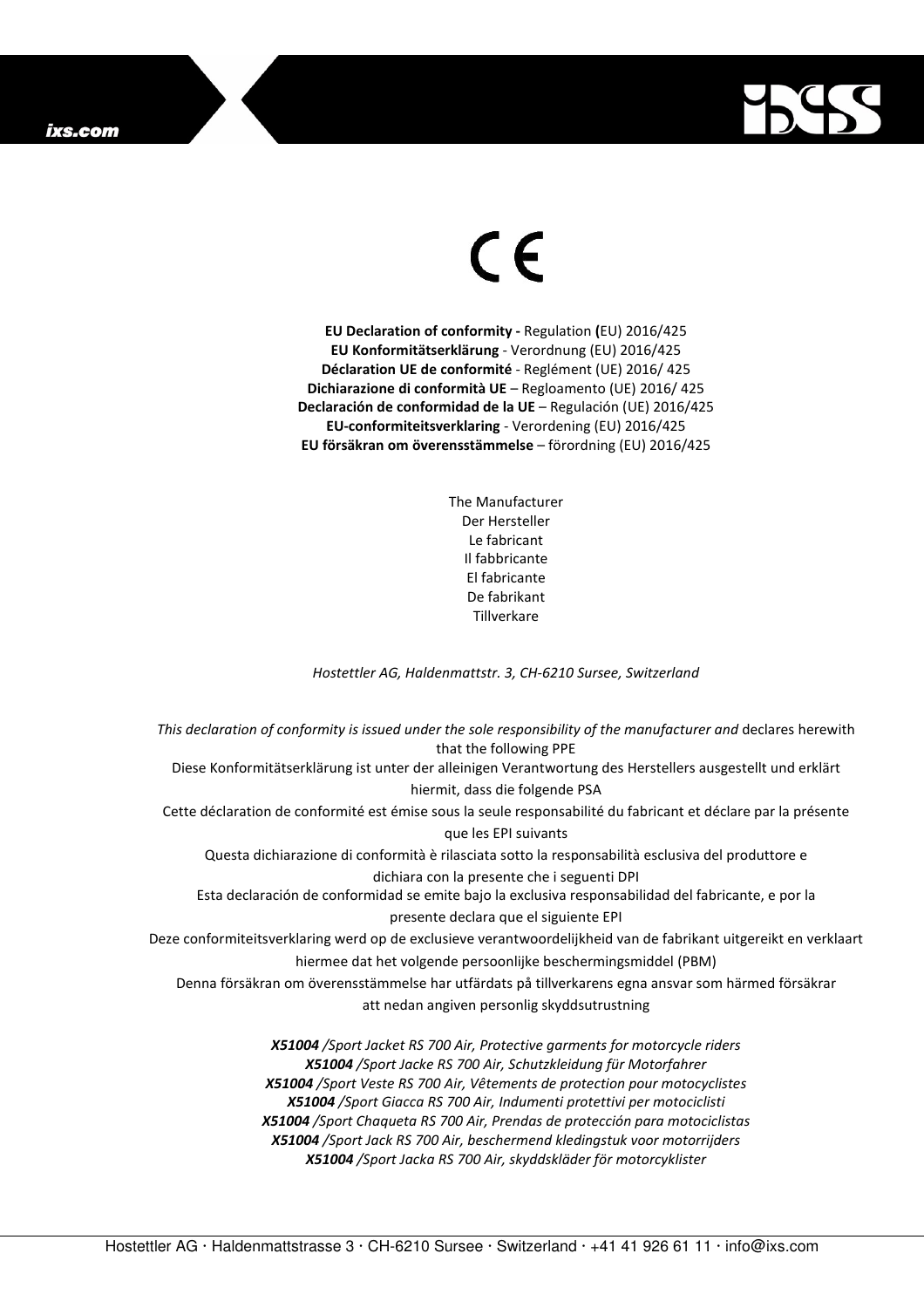



has undergone the EU-type examination conformity assessment procedure (Module B) performed by the Notified Body, IDIADA AUTOMOTIVE TECHNOLOGY, S.A. (OC.0164), P. I. L'ALBORNAR, E-43710 Santa Olivia (Tarragona – Spain), which has issued the EU Type Examination Certificate No. MT19080065.

And is compliant with the following Standard prEN 17092-4:2018 (A)

## hat das EU-Baumusterprüfungs-Konformitätsbewertungsverfahren durchlaufen (Modul B) durchgeführt von der benannten Stelle, IDIADA AUTOMOTIVE TECHNOLOGY, S.A. (OC.0164), P. I. L'ALBORNAR, E-43710 Santa Olivia (Tarragona – Spanien), die die EU-Baumusterprüfbescheinigung Nr. MT19080065 ausgestellt hat.

und entspricht der folgenden Norm prEN 17092-4:2018 (A)

a subi la procédure d'évaluation de la conformité pour l'examen de type UE (module B) réalisée par l'organisme notifié, IDIADA AUTOMOTIVE TECHNOLOGY, S.A. (OC.0164), P. I. L'ALBORNAR, E-43710 Santa Olivia (Tarragona – Espagne), qui a délivré le certificat d'examen de type UE n°. MT19080065.

Et est conforme à la norme suivante prEN 17092-4:2018 (A)

è stato sottoposto alla procedura di valutazione della conformità dell'esame UE del tipo (modulo B) eseguita dall'organismo notificato, IDIADA AUTOMOTIVE TECHNOLOGY, S.A. (OC.0164), P. I. L'ALBORNAR, E-43710 Santa Olivia (Tarragona – Spagna), che ha rilasciato il certificato di esame UE del tipo n. MT19080065.

Ed è conforme alla seguente norma prEN 17092-4:2018 (A)

ha sido sometido al procedimiento de evaluación de conformidad del examen de tipo UE (Módulo B) realizado por el organismo notificado, IDIADA AUTOMOTIVE TECHNOLOGY, S.A. (OC.0164), P. I. L'ALBORNAR, E-43710 Santa Olivia (Tarragona – España), que ha emitido el certificado de examen UE de tipo no. MT19080065.

Y cumple con el siguiente estándar prEN 17092-4:2018 (A)

de EG-typekeuring-conformiteitsbeoordelingsprocedure doorlopen (module B) heeft,uitgevoerd door de aangemelde instantie IDIADA AUTOMOTIVE TECHNOLOGY, S.A. (OC.0164), P. I. L'ALBORNAR, E-43710 Santa Olivia (Tarragona – Spanje) die het certificaat van EG-typeonderzoek nr. MT19080065 afgegeven heeft,

en voldoet aan de volgende norm: prEN 17092-4:2018 (A)